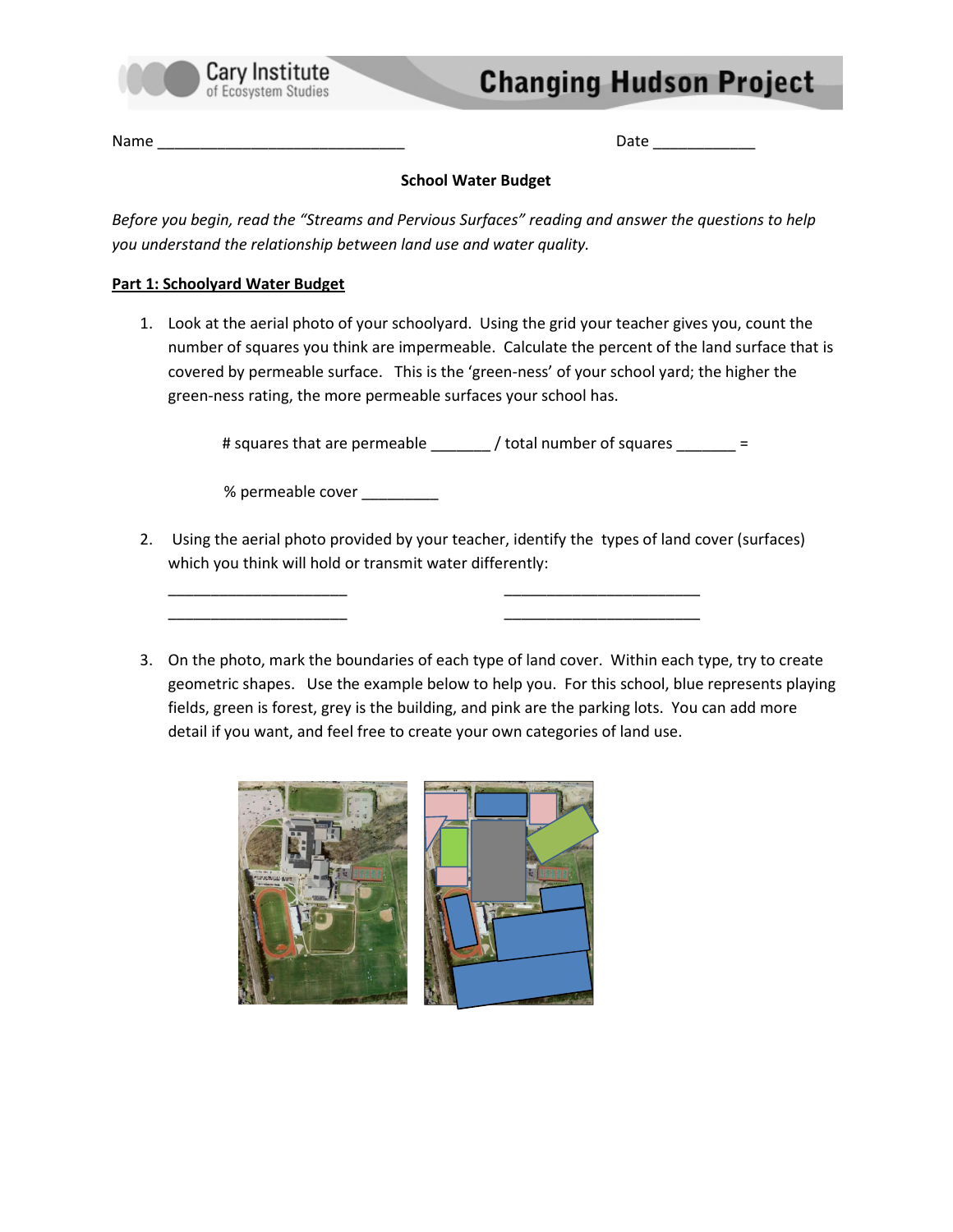

- 4. With your group, choose a person to be the 'pacer'. Ask this person to walk 10 paces, and measure the distance he/she covers. Do this two or three times and get an average. Divide this number by 10, and record it in meters/pace. Pace length: \_\_\_\_\_\_\_\_\_\_\_\_\_\_ meters/pace
- 5. Pace the length and width of each land cover type to estimate its size. Use the geometric shapes, since you can then use formulas to find the area of a rectangle, square, or triangle. Calculate the area and record it in meters<sup>2</sup>. Then, multiply by 10,000 to get cm<sup>2</sup>.

| Land Use Type | Area in meters | Area in cm |
|---------------|----------------|------------|
|               |                |            |
|               |                |            |
|               |                |            |
|               |                |            |
|               |                |            |
|               |                |            |
|               |                |            |
|               |                |            |
|               |                |            |

- 6. Look at each patch of land and determine where the water will go when it rains. Look for pathways of water flow: pipes, drains, holes, cracks, areas where water might collect, etc. Now, think about the fates of that water once it has entered your schoolyard ecosystem. The average absorption rate of soil is 50%. You could experiment to determine the absorption amounts, or you can use these numbers as a guide:
	- -Asphalt/buildings: 0 % absorption
	- -Vegetation: 50% absorption
	- -Soil: 50% absorption

The first one is done for you as an example.

| Land Use Type | Where will the water go? | How much of the water will go on |
|---------------|--------------------------|----------------------------------|
|               |                          | this path?                       |
| Parking lot   | Storm drain              | 100% (all of the water)          |
|               |                          |                                  |
|               |                          |                                  |
|               |                          |                                  |
|               |                          |                                  |
|               |                          |                                  |
|               |                          |                                  |
|               |                          |                                  |
|               |                          |                                  |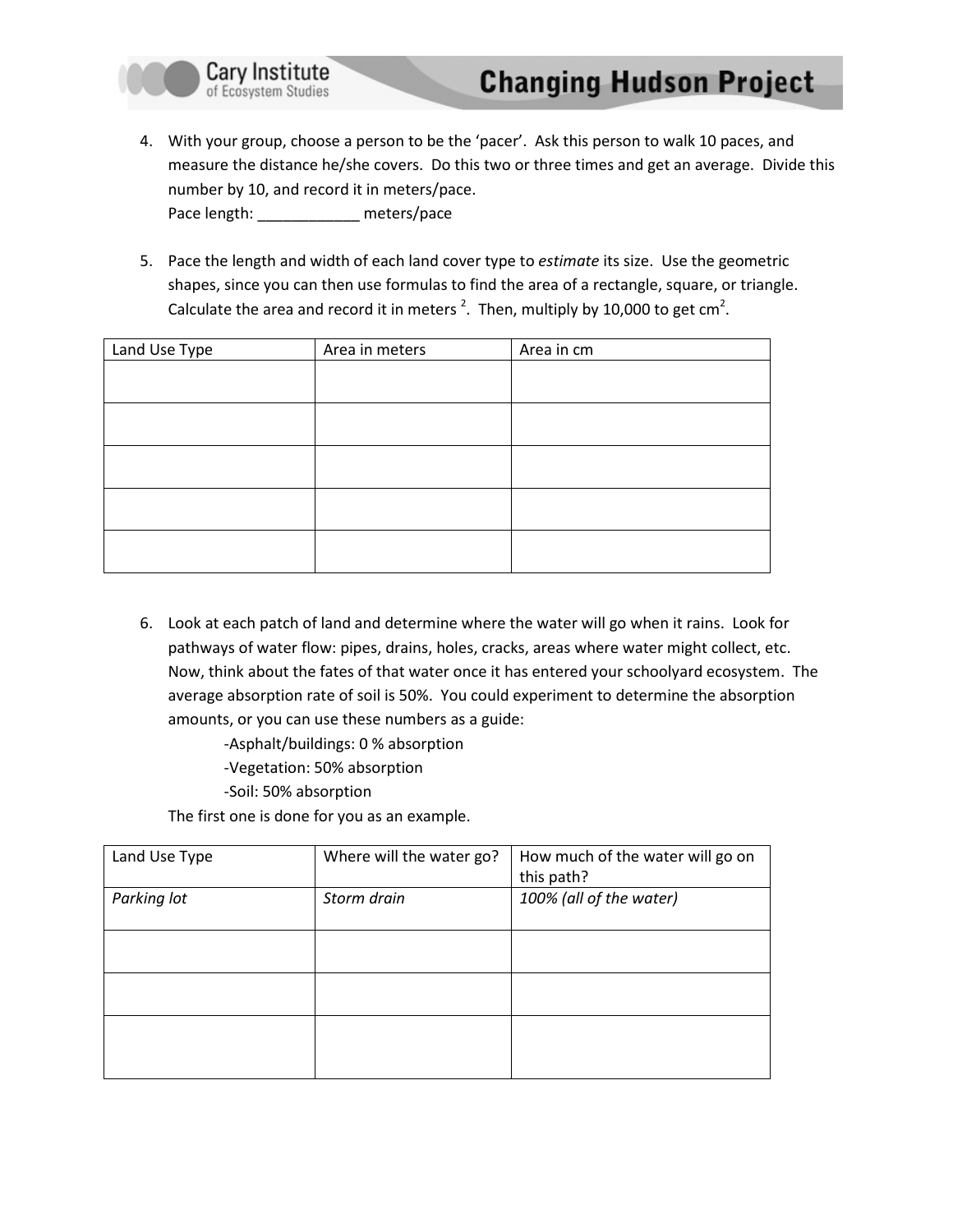

7. Calculate the amount of water represented by an average annual rainfall hitting each of your areas. In New York, the average precipitation is 40 inches/year (or 102 cm/year).

| Your land cover area              | Multiply by 102 | Volume of water that hits this area in |
|-----------------------------------|-----------------|----------------------------------------|
|                                   | cm/year         | one year, in $cm3$                     |
| Ex: Asphalt = $4000 \text{ cm}^2$ | X 102 cm/year   | = 408,000 cm <sup>3</sup>              |
|                                   | X 102 cm/year   |                                        |
|                                   | X 102 cm/year   |                                        |
|                                   | $X$ 102 cm/year |                                        |
|                                   | X 102 cm/year   |                                        |
| Total                             |                 |                                        |

\_\_\_\_\_\_\_\_\_\_\_\_\_\_\_\_\_\_\_\_\_\_\_\_\_\_\_\_\_\_\_\_\_\_\_\_\_\_\_\_\_\_\_\_\_\_\_\_\_\_\_\_\_\_\_\_\_\_\_\_\_\_\_\_\_\_\_\_\_\_\_\_\_\_\_\_\_\_ \_\_\_\_\_\_\_\_\_\_\_\_\_\_\_\_\_\_\_\_\_\_\_\_\_\_\_\_\_\_\_\_\_\_\_\_\_\_\_\_\_\_\_\_\_\_\_\_\_\_\_\_\_\_\_\_\_\_\_\_\_\_\_\_\_\_\_\_\_\_\_\_\_\_\_\_\_\_ \_\_\_\_\_\_\_\_\_\_\_\_\_\_\_\_\_\_\_\_\_\_\_\_\_\_\_\_\_\_\_\_\_\_\_\_\_\_\_\_\_\_\_\_\_\_\_\_\_\_\_\_\_\_\_\_\_\_\_\_\_\_\_\_\_\_\_\_\_\_\_\_\_\_\_\_\_\_

\_\_\_\_\_\_\_\_\_\_\_\_\_\_\_\_\_\_\_\_\_\_\_\_\_\_\_\_\_\_\_\_\_\_\_\_\_\_\_\_\_\_\_\_\_\_\_\_\_\_\_\_\_\_\_\_\_\_\_\_\_\_\_\_\_\_\_\_\_\_\_\_\_\_\_\_\_\_ \_\_\_\_\_\_\_\_\_\_\_\_\_\_\_\_\_\_\_\_\_\_\_\_\_\_\_\_\_\_\_\_\_\_\_\_\_\_\_\_\_\_\_\_\_\_\_\_\_\_\_\_\_\_\_\_\_\_\_\_\_\_\_\_\_\_\_\_\_\_\_\_\_\_\_\_\_\_ \_\_\_\_\_\_\_\_\_\_\_\_\_\_\_\_\_\_\_\_\_\_\_\_\_\_\_\_\_\_\_\_\_\_\_\_\_\_\_\_\_\_\_\_\_\_\_\_\_\_\_\_\_\_\_\_\_\_\_\_\_\_\_\_\_\_\_\_\_\_\_\_\_\_\_\_\_\_ \_\_\_\_\_\_\_\_\_\_\_\_\_\_\_\_\_\_\_\_\_\_\_\_\_\_\_\_\_\_\_\_\_\_\_\_\_\_\_\_\_\_\_\_\_\_\_\_\_\_\_\_\_\_\_\_\_\_\_\_\_\_\_\_\_\_\_\_\_\_\_\_\_\_\_\_\_\_

- 8. Which land cover type in your schoolyard receives the largest amount of rain?
- 9. Where does the water that hits the surface you identified in #8 go?

\_\_\_\_\_\_\_\_\_\_\_\_\_\_\_\_\_\_\_\_\_\_\_\_\_\_\_\_\_\_\_\_\_\_\_\_\_\_\_\_\_\_\_\_\_

Cary Institute

of Ecosystem Studies

\_\_\_\_\_\_\_\_\_\_\_\_\_\_\_\_\_\_\_\_\_\_\_\_\_\_\_\_\_\_\_\_\_\_\_\_\_\_\_\_\_\_\_\_\_

- 10. How do you think this affects the water quality of the watershed?
- 11. How could your school improve its 'green-ness' rating?

#### Part 2: School Water Use

Let's find out what happens to the water inside your school.

- 1. Circle where your water comes from: a reservoir, a river, or groundwater storage.
- 2. How much water does your school use each day? On average, a person uses 10 gallons of water a day for drinking, washing hands, and flushing a toilet (this does not include taking a shower, cooking, cleaning, etc).

School population:  $\frac{1}{2}$  x 10 gallons =  $\frac{1}{2}$  gallons/day (don't forget to include teachers and other staff in your school population estimate!)  $\frac{1}{2}$  gallons/day x 200 days (days school is in session) =  $\frac{1}{2}$  gallons/year